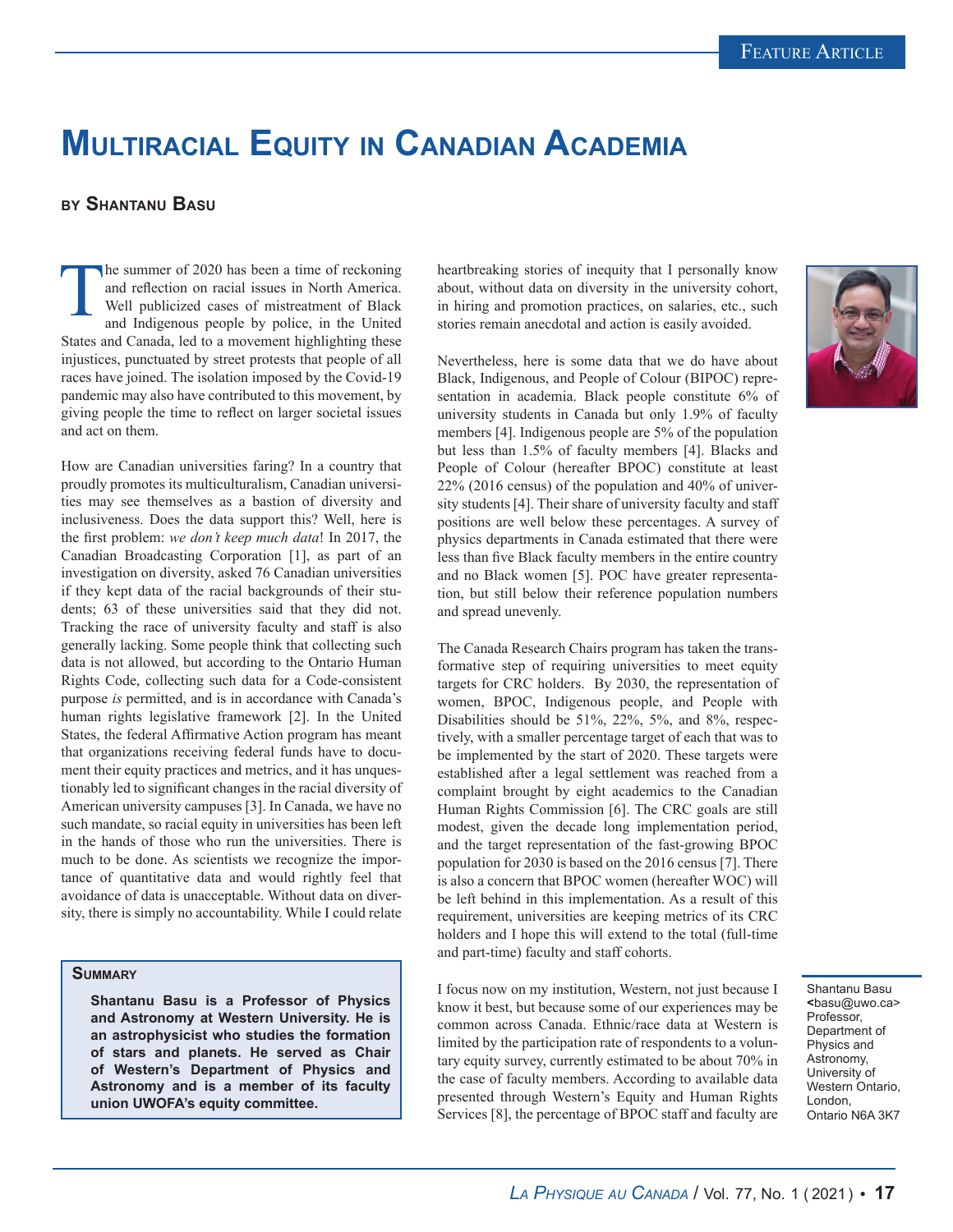8.1% and 14.5%, respectively, while the percentage of Indigenous staff and faculty are 0.8% and 0.5%, respectively. The BPOC and Indigenous staff percentages represent one-half and one-third, respectively, of the reference populations in London. The BPOC faculty percentage is about two-thirds of the national level, and is also spread very unevenly, with one Faculty in the university carrying a significant part of the cohort. At the student level we don't have firm numbers, but they seem to be similar to the national numbers of 40% BPOC students at both the undergraduate and graduate levels [4]. Our studentbody is offering us an obvious pathway to creating the diverse faculty cohort of the future.

An incident of egregious racism against a WOC student at Western in 2019 led our President to constitute an Anti-Racism Working Group (ARWG) that was tasked with gathering reflections from all university community members and issuing a final report. The ARWG report at Western [9] reveals a pervasive culture of racism that remains deeply entrenched and privileges some groups over others. It is unlikely that this is unique to Western. Findings included that racism is gendered and intersectional, in that WOC are the most likely to experience it. Students reported a desire to see more professors and support staff (including notably in the residence hall experience) who look like them. Training of all personnel on cultural competency and the nature of racial microaggressions was recommended. Finally, it was recognized that the scale of marginalization could not be fully understood or acted upon until there was robust and publicly accessible demographic data on Western's student, faculty, and staff populations.

In the United States, the American Institute of Physics undertook a two-year study by a multidisciplinary panel called TEAM-UP to assess the participation of African-American students in physics. The TEAM-UP report [10], released in November 2019, draws several conclusions. I note the first two: 1. Fostering a sense of belonging is essential for student persistence and success; 2. To persist, students must perceive themselves, and be perceived by others, as future physicists and astronomers. These are powerful insights and a call to action, illustrating that such a climate is largely lacking. Ask yourself: is it possible that in your department BIPOC graduate students do not have the access to faculty members for support and mentorship that their White colleagues take for granted?

One of the most effective ways to create a successful environment is to achieve a minimum level of gender and ethnic diversity. According to a study by the consulting firm McKinsey [11], companies that successfully implement Equity, Diversity, and Inclusion (EDI) are likely to outperform those that do not. They found that for EDI success employees need to feel and perceive equality and fairness of opportunity in their workplace. There is also a clear correlation between superior performance and having at least 30% female representation on executive teams; the correlation with ethnic diversity was at

least as strong. In this article I will adopt 30% representation as the minimum requirement for creating an inclusive environment that is less likely to be described as "chilly". Another important study is the 2019 Universities Canada report on EDI [4]. It shows that gender balance has been achieved in most university senior leadership positions, but still lags somewhat at the top positions of President, Provost, and VP Research (although the percentage of women is now between 33% and 39% in these categories). However, the BPOC representation in senior leadership is only 8.3% and Indigenous representation is 2.9%. More than 70% of universities say that they either have no EDI strategy or action plan, or that it is still in development. Only 13.4% of universities say that they have an EDI plan in place and are fully implementing the plan and reporting on progress.

Here then are three main problems that I believe we face in Canadian academia when it comes to EDI:

- 1. A lack of comprehensive data on demographics, and on equity in internal processes like hiring, promotion, career advancement, and salaries, thereby reducing accountability for practices that are harmful to EDI.
- 2. The available data already points to systematic underrepresentation of BIPOC among faculty and staff, and in senior leadership positions.
- 3. Surveys of the climate/culture are turning up notable problems faced by BIPOC students, faculty, and staff.

The above issues are notable and are increasingly challenging to remedy as one goes down the list. Here are three recommendations that I feel are the minimum requirement to move the needle.

- **1. Gather data**. All universities (and faculty associations or unions) should gather demographic data on their cohorts. While ethnic identity may be fluid and some may choose not to pick a category, it is important to emphasize that this is being done to improve EDI awareness and performance. I believe that most people will respond positively, and we can strive to collect data with at least as much completeness as do our American counterparts [12]. Furthermore, a systematic review should be done on hiring practices, the promotion and tenure process, career advancement, and salary as it relates to race and ethnicity. Most organizations have already done this when it comes to gender and are familiar with the methodology.
- **2. Action toward creating a diverse and inclusive environment**. We need to acknowledge that search committees are plagued by implicit bias and affinity bias. Their decisions mean that universities can be very slow to diversify due to the length of tenured positions. Diversity training alone has proven to not make a difference [13,14]. All universities need to mandate gender and BIPOC diversity on their search committees, with at least 30% representation of women and